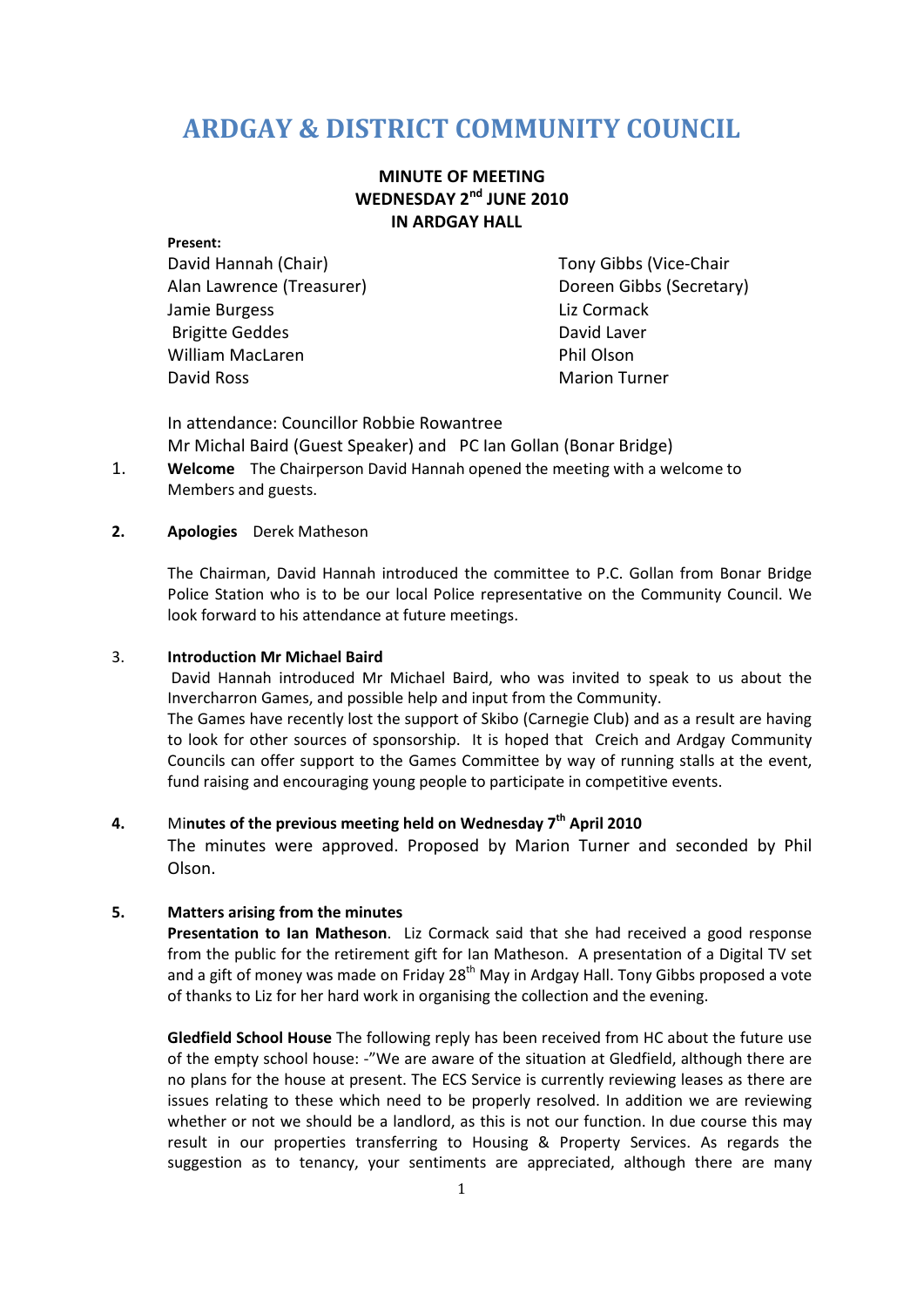contrary views, given the remuneration made to teachers these days. Please be assured that as soon as the decisions are reached the appropriate measures will be taken".

**Highland Core Path Improvement Scheme Robbie** Rowantree reminded members that whilst the programme is for Core Paths, paths not identified as core paths may be considered for funding where the applicant can show the proposal extends or links in to the core path network and demonstrates a demand for its use. Marion Turner will make an application for funding towards the repair of the bridge at Badvoon.

#### **6. Secretary's Report**

The Secretary reported that she has received a communication from the HC about the proposed location of new speed signs in Manse Road. It is hoped that they will soon be in operation.

A statement has been received from Creich CC asking for payment of £65.66p, our share of costs incurred by representatives meeting with Scottish Communities Foundation to negotiate with E-On, on the matter of wind farm community benefit for their Rosehall development. This was previously agreed (February 2010 agenda item 7) and was passed to the Treasurer Alan Lawrence for payment.

The Secretary mentioned that the Ward Manager has advised that it may be possible to purchase stationery supplies through the HC's suppliers Lyreco, but orders would need to be for a reasonable amount. It may be possible that to be beneficial, CC's could build up joint orders. This is something that could be discussed at a future Ward Forum meeting,

#### **7. Treasurer's Update**

**Alan Lawrence** Stated that the audited accounts had been sent to the Highland Council but prior to this evening's meeting he had not received the annual grants. David Hannah said that HC had sent a cheque in error to Hilda Buchanan our former Treasurer, and this has now been passed to Alan Lawrence. It is uncertain if the grant for the Toilets is included. Alan Lawrence will pursue this with the Ward Manager.

**Phil Olson** presented costs for the Community Website

| For the year 2009-2010 £29.58                                                                                                                                                                                                |        |
|------------------------------------------------------------------------------------------------------------------------------------------------------------------------------------------------------------------------------|--------|
| For the name                                                                                                                                                                                                                 | f17.12 |
| For the year 2010-2011 £31.45                                                                                                                                                                                                |        |
| the contract of the contract of the contract of the set of the set of the set of the set of the set of the set of the set of the set of the set of the set of the set of the set of the set of the set of the set of the set |        |

These were agreed and passed to the Treasurer for payment. Action: Treasurer

Robbie Rowantree advised the Committee that he is concerned about rumours that are growing concerning future Community Windfarm Benefits paid to Community Councils. He feels that in view of the expected severe reductions in budgets, the Highland Council may consider looking to access these funds to finance declining community resources. It was decided that we should write to Jim Mather MSP with copies to Alistair Dodds Chief Executive, and Ian Hargrave Corporate Manager, Caithness, Sutherland and Easter Ross, expressing our concerns. The contract of the second second second second second second second second second second second second second second second second second second second second second second second second second se

#### **8**. **Flower Tubs.**

David Hannah said that it has been possible to obtain 6 half-barrel tubs at a cost of £18 each. (Payment approved).

**The Toilets** will be closed for a short time during July, whilst Jeannie Sparling is away on holiday and during that time it is hoped that the floors will be repainted.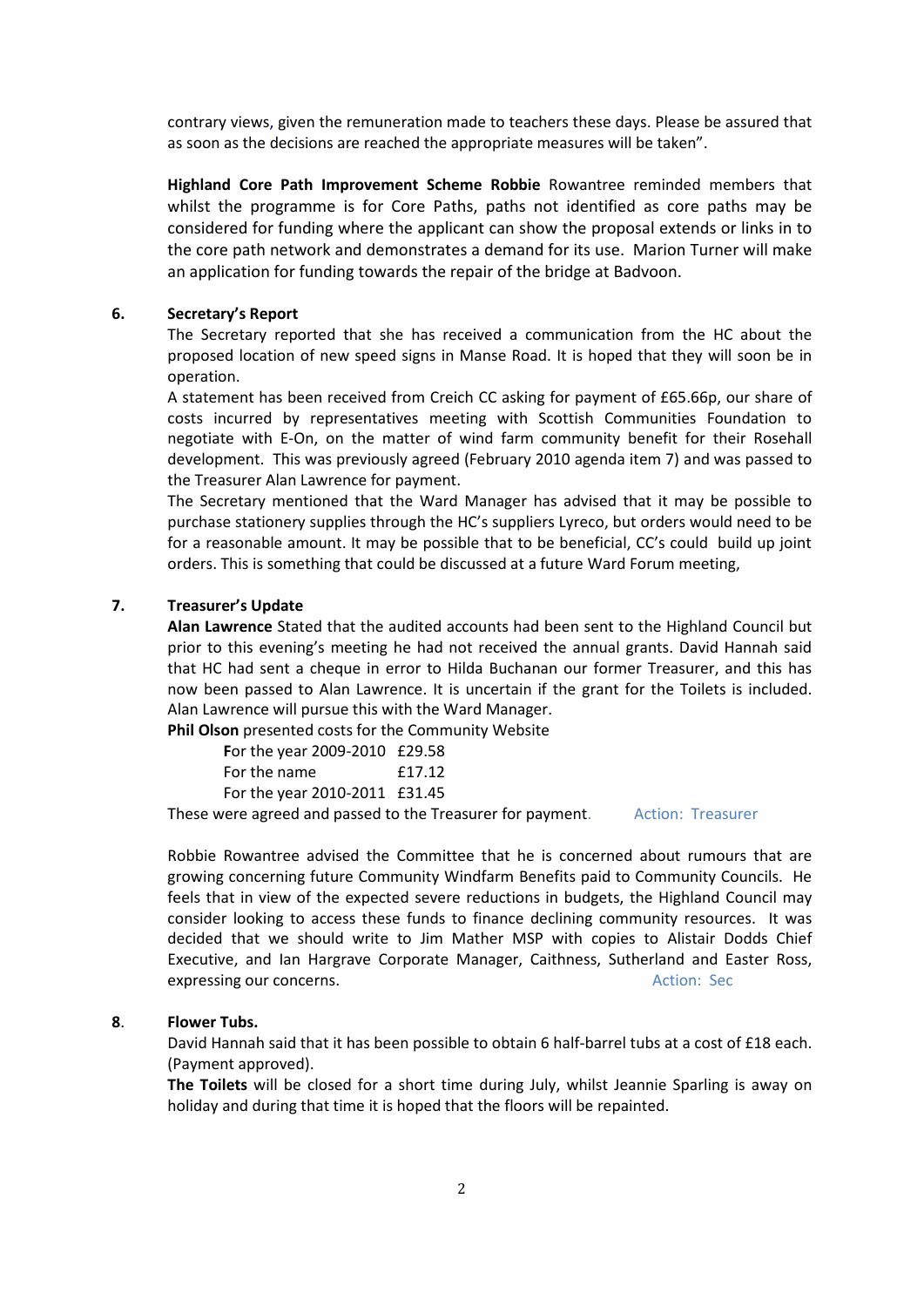#### **9. Social Enterprise Update**

David Hannah said that the sub-committee has met for the first time and it has been agreed that an application will be made to the Scottish Community Foundation for funding to initially set-up a group to create local employment opportunities for young people in various skills in forestry.

Brigitte Geddes questioned if this would conflict with other people already working in this type of employment. John McMurray is talking to the Forestry Commission about this issue.

#### **10. Development Trust Update**

David Hannah reminded members of the request (previously circulated) from Peter Campbell (Creich CC) asking Ardgay CC to contribute £3,000 for two years (total £6,000) towards the cost of the post of Development Officer. Applications for additional funding are being made to Achany Windfarm and the Leader Fund. The annual funding required for the development post is estimated at £37.600. A sub-committee of CC Chairs plus any other interested persons will be set up to oversee the initial stages. It has been suggested that Key Services may undertake the project work prior to the appointment of a development worker. Tony Gibbs suggested that we could approach the Ward Discretionary Fund for a grant towards this project.

#### **11. Community Needs Assessment**

Morven Taylor and Ronnie MacRae will produce a sample questionnaire for eventual distribution by the CC to every household/occupants in the District for their views on the needs for Transport, Education and Housing. A suggested time-table is

 September – Finalise and publicise questionnaire October - Interview and distribution of questionnaire November - Analysis of results December - Report results.

#### **11a. Beinn Tharsuin Grant Application**

An application for a grant from the Beinn Tharsuinn Community Benefit Fund has been received from the Ardgay Public Hall Committee for £12,000 towards the costs of interior and exterior paint work and re-varnishing of the floor. It was agreed that Tony Gibbs and David Laver will have a further discussion with the Chair/Treasurer of the Hall Committee about the application, and advise on other grants also available. Following this meeting a report will be presented to the CC at the next meeting with recommendations for this application.

Action: TG/DL

#### **12. Any other competent business.**

Marion Turner asked if the CC can invite SHETL the power distribution arm of Scottish & Southern Energy, to come and speak to the committee about their plans for the work they intend to carryout on the upgrade of the overhead power cables on the Dounreay to Beauly Transmission Line and the effects this work will have on our area. Action: Sec

Doreen Gibbs asked Robbie Rowantree about the current position regarding outstanding road repairs and the likely prospect of any being carried out in the near future. It would seem that in the present financial climate all road maintenance work is at a standstill.

Blue Badge Scheme The charge for the Disabled Blue Badges due to be put in place on  $1<sup>st</sup>$ April 2010 are currently on hold until further notice.